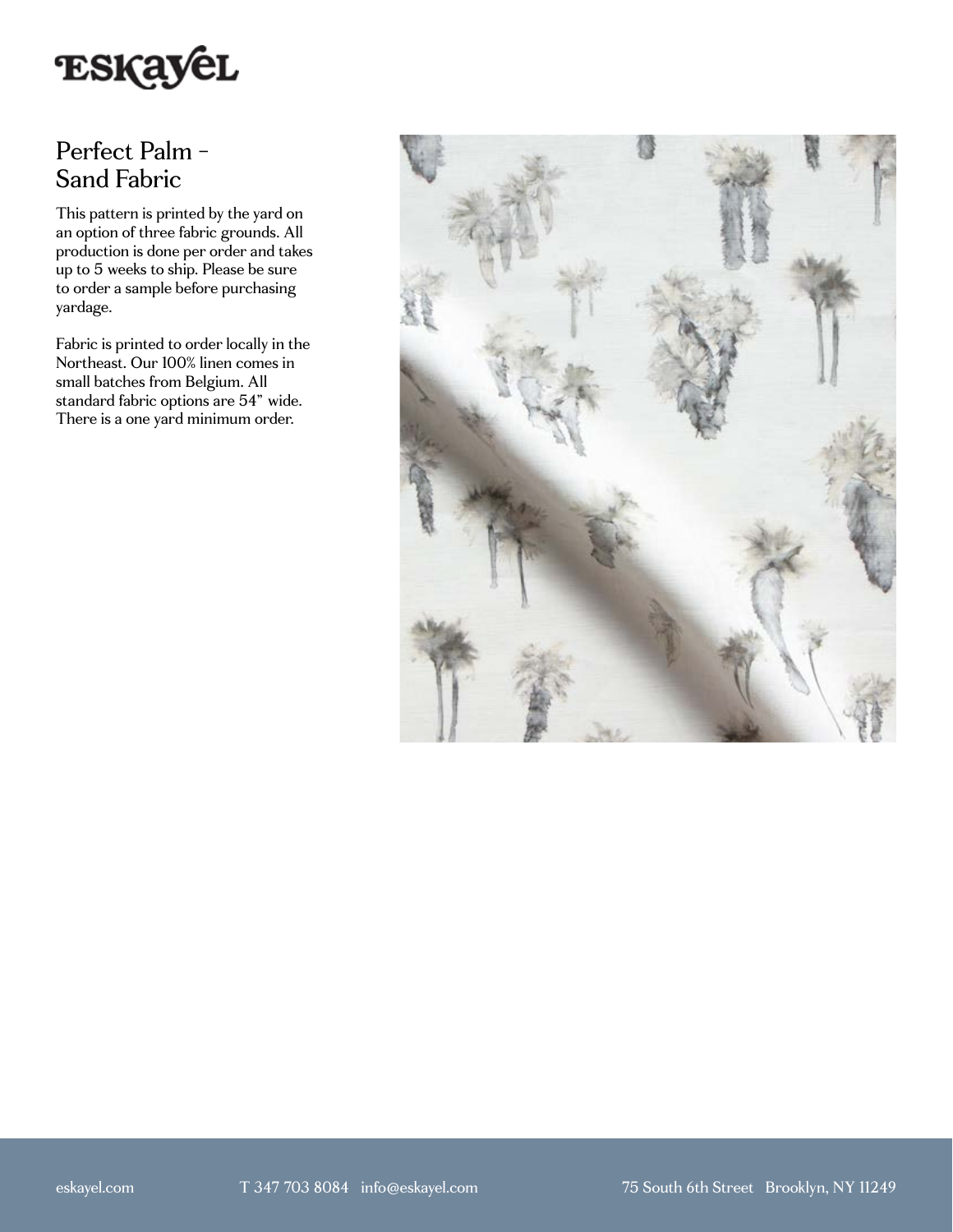

| Vertical Repeat   | 25"                   |
|-------------------|-----------------------|
| Horizontal Repeat | 13.5"                 |
| Fabric Width      | 54" (137.2 cm)        |
| Fabric Length     | by the yard (91.5 cm) |

| Pricing           | Sold by the yard; Price varies based on fabric ground                                             |
|-------------------|---------------------------------------------------------------------------------------------------|
| Selvage           | 1"                                                                                                |
| Sample Size       | 8.5" x 11" **If you are unsure of color or fabric choice please order a sample before purchasing. |
| Large Sample Size | $25" \times 25"$                                                                                  |

| Fabric Ground<br>Options | 50/50 linen cotton blend<br>100% oyster linen<br>100% heavyweight linen                         |
|--------------------------|-------------------------------------------------------------------------------------------------|
| Print Method             | Digital, pigment ink                                                                            |
| Delivery                 | 4-6 weeks **Rush Service subject to availability. Rush fee does not include expedited shipping. |

| Care          | Dry clean only                                                                                                                                                                                                                                                                                          |
|---------------|---------------------------------------------------------------------------------------------------------------------------------------------------------------------------------------------------------------------------------------------------------------------------------------------------------|
| Color & Scale | We always strive for color accuracy but please note that colors shown on the website are a repre-<br>sentation only. Please refer to the actual product sample. ** Also due to varying ink/print systems<br>wallpapers and fabrics of the same pattern are not always an exact match in color or scale. |
| Made In       | USA                                                                                                                                                                                                                                                                                                     |